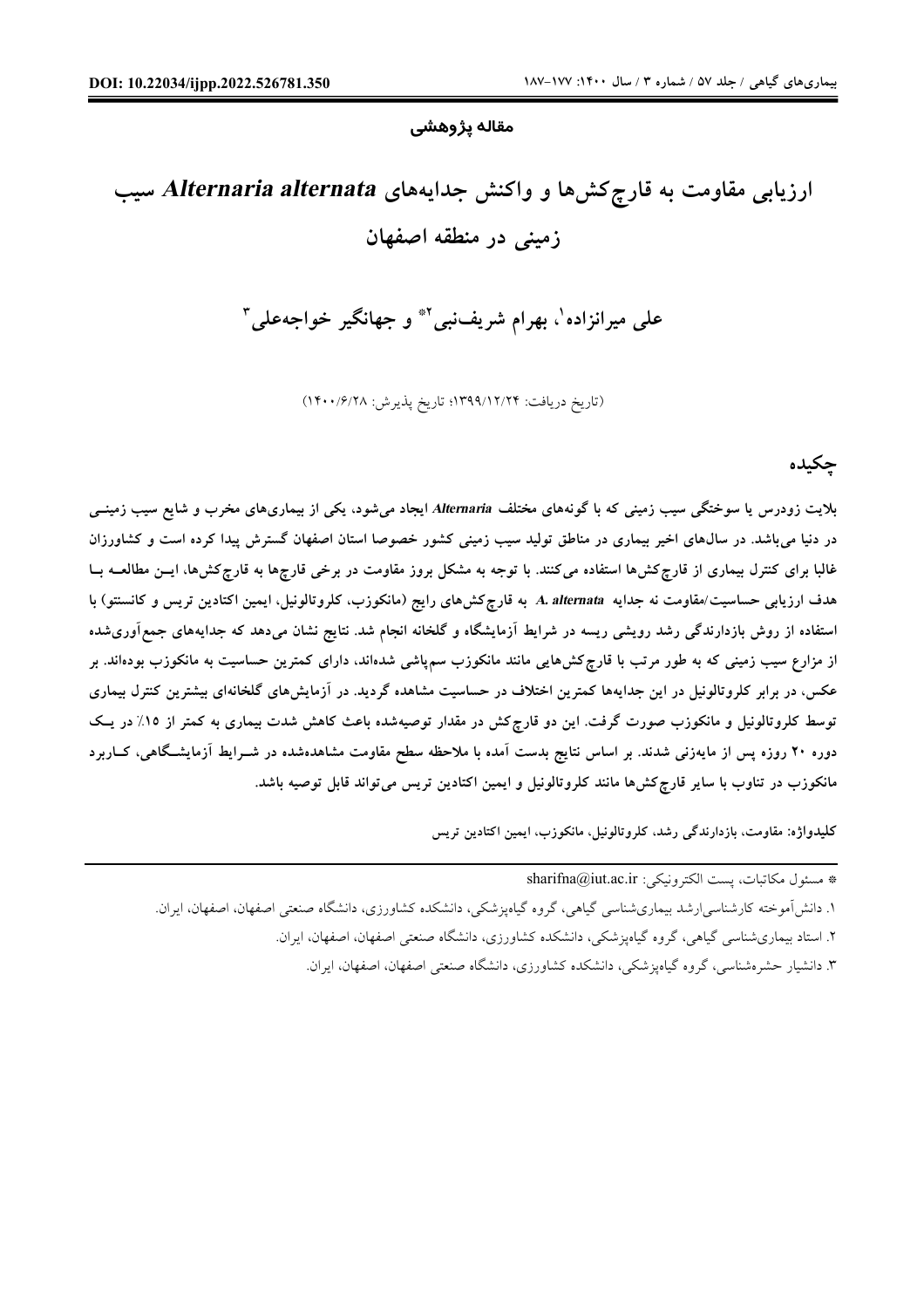#### **DOI: 10.22034/ijpp.2022.526781.350**

#### **Research Article**

# **Evaluation of fungicide resistance in** *Alternaria alternata* **isolates of potato in Isfahan region**

#### **A. Miranzadeh<sup>1</sup> , B. Sharifinabi2\* , and J. Khajehali<sup>3</sup>**

(Received: 14.3.2021; Accepted: 19.9.2021)

## **Abstract**

Early blight of potato caused by *Alternaria* species is one of the most destructive and prevalent diseases of potato in the world. In recent years, the disease has become important in Iranian potato-producing regions, especially in Isfahan province, and farmers often use fungicides to control the disease. Considering the problem of resistance to some common fungi, this study aimed to evaluate the susceptibility/resistance of nine isolates of *A. alternate* to conventional fungicides (Mancozeb, chlorothalonil, iminoctadine tris, Concento) by using vegetative growth inhibition method under *in vitro* and greenhouse conditions. The results revealed that most isolates collected from potato fields that were regularly treated with fungicides such as Mancozeb exhibited less sensitivity to Mancozeb. In contrast, against chlorothalonil, the least difference was observed in the susceptibility of different isolates. The greenhouse experiment showed that the highest control of the disease could be achieved by chlorothalonil and Mancozeb treatment. These two fungicides at their recommended concentrations reduced the severity of the disease to less than 15 percent for 20 days after inoculation. Based on the results, concerning the resistance levels observed in the laboratory conditions, Mancozeb application might be recommended in alternation with other fungicides such as chlorothalonil and iminoctadine tris.

**Keywords:** Resistance, Growth inhibition, Chlorothalonil, Mancozeb, Iminoctadine Tris

<sup>\*</sup> Corresponding Author, Email: sharifna@iut.ac.ir

<sup>1.</sup> MSc. graduate of Plant Pathology, Department of Plant Protection, College of Agriculture, Isfahan University of Technology, Isfahan 8415483111, Iran.

<sup>2.</sup> Professor of Plant Pathology, , Department of Plant Protection, College of Agriculture, Isfahan University of Technology, Isfahan 8415483111, Iran.

<sup>3.</sup> Associate Professor of Entomology, Department of Plant Protection, College of Agriculture, Isfahan University of Technology, Isfahan 8415483111, Iran.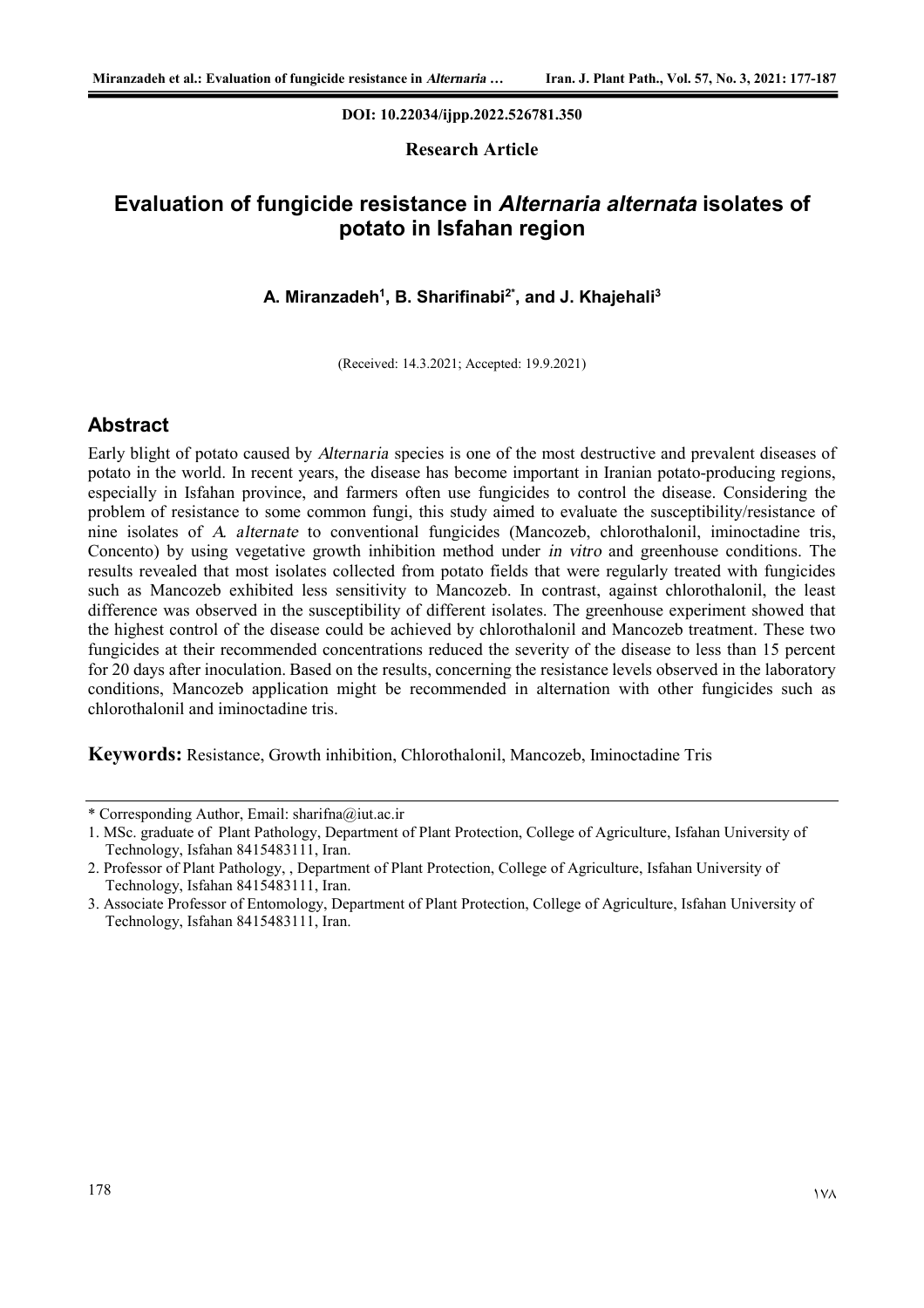## **Introduction**

Early blight disease is one of the oldest known diseases in potato and tomato fields that are widely distributed in the world. It is one of the most important foliar diseases in favorable conditions (Ellis and Martin, 1882). About 38 to 78 percent of tomato and potato yield production in the world is lost each year due to this disease (Shtienberg *et al.*, 1990). The earliest symptom of the disease is the appearance of dark spots and necrotic spots on older leaves, and then the entire plant may be infected throughout the planting season (Sherf and MacNab, 1986). Since the disease usually appears early in the season, the disease is called early blight. The causal organism was isolated in 1882 by Ellis and Martin on potato dried leaves in the US, New Jersey (Ellis and Martin, 1882). The first report of this disease in Iran was made by Ershad in 1977 from Ahwaz, Khuzestan province (Ershad, 2009). The most effective way to control the disease is the application of fungicides along with some non-chemical methods including crop rotation, use of resistant varieties, disposing or covering crop residues, use of non-infected tubers, irrigation management, and harvesting at fully ripe stage.

It is recommended that the initial application of fungicide should be made when the lower leaves of potato plant show the first symptoms of the disease (Patel *et al.*, 2004; Pscheidt and Stevenson, 1988; Shtienberg *et al.*, 1990). Available fungicides belong to different chemical groups. Chlorothalonil and mancozeb were among the first effective fungicides in the control of early blight disease, but in recent years, due to the development of fungicide resistant isolates of the pathogen, they are not generally useful (Pasche *et al.*, 2005; Reuveni and Sheglov, 2002; Sujkowski *et al.*, 1995). Odibekov et al. 2019 found that fungicides affect the population structure of *A. solani* within a cropping season and the sensitivity to azoxystrobin tended to increase with time, thus control strategies should be adjusted to decrease the selection pressure for decreased sensitivity to fungicides. Recently, iminoctadine tris and fenamidone + propamocab-HCl, have also been introduced to control early blight disease in Iran (Nasr Esfahani and Ansari-pour, 2010). Trifenyltin hydroxide and azoxystrobin have also been recommended against the disease. Once

In Iran, many different fungicides have been evaluated against potato early blight in field trials. (Nasr Esfahani and Ansari-pour, 2010). However, no information is available on fungicide susceptibility/resistance in field isolates of *A. alternata*. Considering the importance of early blight disease in potato fields of Isfahan, Iran, the mycelial growth inhibition activity of several fungicides, including chlorothalonil, mancozeb, iminoctadine tris, and fenamidone + propamocab-HCl was determined against different isolates of *A. alternata* in laboratory conditions. In addition, greenhouse tests were also performed to evaluate the effectiveness of fungicides in controlling the disease.

## **Materials and methods**

## *Sample collection*

Twenty potato leaf samples showing early blight symptoms were collected during the growing seasons of 2018/2019 from several potato fields located at Daran, Damaneh, and Chadegan, Isfahan province, Iran (Table 1). The selected fields had a different history in fungicide applications; only two fields have been frequently sprayed with mancozeb. The early blight severity

**Table 1.** *Alternaria alternata* **isolates obtained from potato fields of Isfahan province with early blight symptoms**

| Source                           | Latitude, Longitude       | Isolate   |  |  |  |
|----------------------------------|---------------------------|-----------|--|--|--|
| Fields with no fungicide history |                           |           |  |  |  |
| Chadegan                         | 32°46'06"N, 50°37'43"E    | $Ch-3$    |  |  |  |
| Chadegan                         | 32°46'06"N, 50°37'43"E    | $Ch-22$   |  |  |  |
| Daran                            | 32°59'19"N, 50°26'46"E    | $d-12$    |  |  |  |
| Daran                            | 32°59'19"N, 50°26'46"E    | $d-21$    |  |  |  |
| Chadegan                         | 32°46'06"N, 50°37'43"E    | $Ch-11$   |  |  |  |
| Damaneh                          | 33° 04' 09"N, 50°28'58" E | $F.B-2$   |  |  |  |
| Damaneh                          | 33° 04' 09"N, 50°28'58" E | $F.B-3$   |  |  |  |
| Field with fungicide history     |                           |           |  |  |  |
| Chadegan                         | 32°46'06"N, 50°37'43"E    | $Ch.B-17$ |  |  |  |
| Chadegan                         | 32°46'06"N, 50°37'43"E    | $Ch.B-31$ |  |  |  |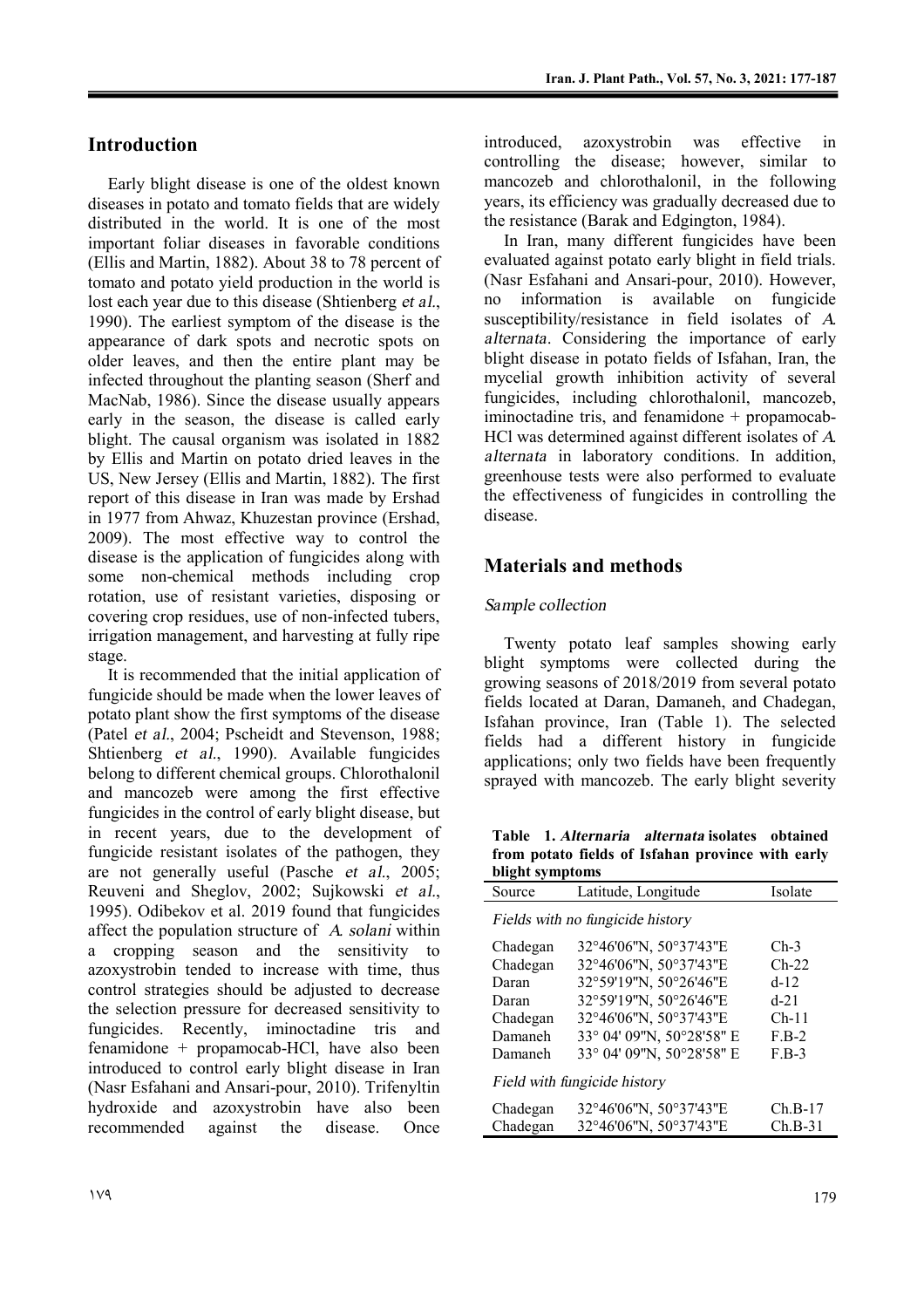|        | alici nata (Koul iguez et al., 2007)                                               |
|--------|------------------------------------------------------------------------------------|
| Rating | Description of symptoms                                                            |
| 10     | Spots on lower leaves                                                              |
| 20     | Spots on most of the lower leaves                                                  |
| 30     | Spots on all lower and some of the middle leaves                                   |
| 40     | Clearly developed blight lesions in lower leaves                                   |
| 50     | Blight lesions in lower leaves spread to some middle leaves                        |
| 60     | Blight lesions developed in all inferior and most of the middle leaves             |
| 70     | Blight lesions developed in all lower and middle leaves                            |
| 80     | Blight lesions developed in all lower and middle leaves and spread to upper leaves |
| 100    | Total blight (death of the plant)                                                  |
|        |                                                                                    |

**Table 2. Rating scale for evaluation of the severity of foliar damage in potato caused by** *Alternaria alternata* **(Rodriguez** *et al***., 2007)** 

in these fields was relatively high, with 30 to 60% defoliation. Samples were collected randomly from each field. Leaf samples were placed in plastic bags and were transferred in an icebox to the laboratory.

#### *Isolation of A. alternata and production of single spore isolates*

*Alternaria* isolates were collected from sections of potato leaves with early blight lesions. Leaf sections were excised with a sterile scalpel and washed thoroughly in tap water. Then, the surface was sterilized by soaking in disinfectant solution (10 ml of 0.05% commercial bleach + 35ml ethanol 80% + 55ml of distilled water) for 40 seconds and rinsed twice in sterile distilled water. Leaf sections were placed on sterile filter papers, allowed to dry inside the laminar flow cabinet, and were placed on potato dextrose agar (PDA) medium plates (Abu-El Samen *et al.*, 2016). Plates were incubated at room temperature  $(25 \degree C \pm 2)$  for 6- 8 days. From individual lesions, single conidia of spores were transferred onto potato carrot agar (PCA) plates to obtain pure cultures. Then, the mycelia originated from single spores that were hyphal-tipped and transferred to PCA plates. The identification of the fungal isolates was carried out using the Simmons' key (Simmons, 2007).

## *Pathogenicity tests*

In order to determine the pathogenicity of the isolates, a pathogenicity test was conducted using selected isolate from a field with fungicide application history (Ch.B-17) and another selected isolate from a field without spraying history (FB-2). The pathogenicity test was performed through artificial inoculation of all aerial parts of potato plants (var. Agria), a sensitive cultivar (Personal observations). For each isolate, three pots were considered. The plants were grown under day/night temperature of  $25/18$  °<sup>C</sup> and the light cycle of 13 hours of brightness and 11 hours of darkness. Six to seven-week-old plants were individually sprayed until run-off (approximately 2.0 ml per plant) with a conidial suspension of  $3 \times 10^5$  spores ml-1 of each isolate of *A. alternata*. After inoculation, wetness was maintained on plants for 48 h by covering plants with clear polyethylene bags sprayed inside with distilled water. Control plants were sprayed with sterile distilled water and covered with clear polyethylene bags for 48 h. Disease severity was assessed three weeks after inoculation, using Rodriguez's approach (Table 2) (Rodriguez *et al.*, 2007).

#### *In vitro sensitivity of A. alternata isolates to selected fungicides*

Fungicide sensitivity of isolates was evaluated based on the inhibition of mycelial growth. The fungicides used are given in Table 3. The comercially formulated fungicides were dissolved in distilled water to prepare stock solutions of 5000  $\mu$ g active ingredient (a.i.) of fungicide per ml ( $\mu$ g a.i ml<sup>-1</sup>). Final concentrations of 0, 0.1, 1.0, 10, 50, 100, 500, 1000, and 2000 µg a.i ml-1 medium were prepared by appropriate dilution of the stock solution and were added to autoclaved PDA cooled to  $50^{\circ}$ C.

Each Petri plate received 20 ml of the amended PDA medium. Control plates (PDA without fungicide) were also prepared in the same manner (Tremblay 2003, Chang et al. 2007). Petri plates containing fungicide as well as control plates were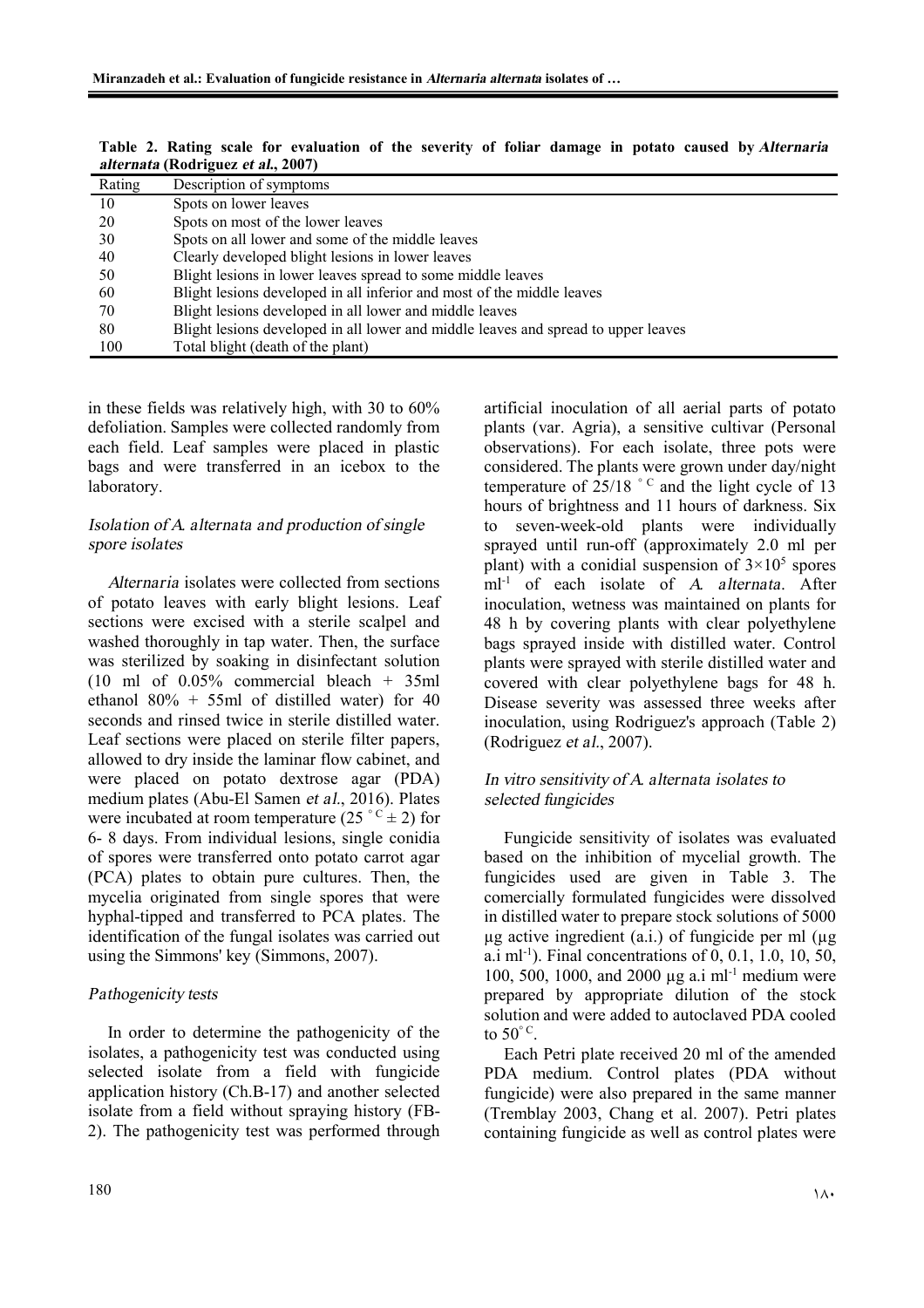| $5.$ cennouse conditions     |                |                 |                                             |                                           |
|------------------------------|----------------|-----------------|---------------------------------------------|-------------------------------------------|
| Common name                  | Trade name     | Chemical group  | Recommended<br>Concentration<br>per hectare | Recommended<br>Concentration<br>per liter |
| Mancozeb                     | Mancozeb 80%   | Dithiocarbamate | $2$ kg                                      | 5g                                        |
| Chlorothalonil               | Daconil 72%    | Chloronitril    | 21                                          | $5 \text{ ml}$                            |
| Fenamidone + Propamocarb-HCl | Consento $45%$ | Carbamate       | 21                                          | $5 \text{ ml}$                            |
| Iminoctadine tris            | Belkute 40%    | Guanidine       | 750 g                                       | $1.875$ g                                 |

**Table 3. Fungicides used to evaluate the sensitivity of** *Alternaria alternata* **isolates in laboratory and greenhouse conditions** 

inoculated with a 5.0 mm diameter mycelial plug cut from the edges of the 6-7 day old actively growing culture of *A. alternata* using a cork borer. Each isolate was treated in three replicates from each of the eight fungicide concentrations. Petri plates inoculated with different isolates were placed in a dark incubator at  $23 \pm 2$  °C for seven days. After the incubation period, colony diameter (mm) in two directions perpendicular to each other was measured using a caliper. EC50 value, the concentration of fungicide, which inhibits 50% mycelia growth, for each isolate and fungicide combination was calculated using Graph Pad Prism 7 software (Graph pad software incorporation, CA, USA). The growth-inhibitory percent for each fungicidal concentration was calculated based on the following formula (Abu-El Samen et al. 2016):

Percentage of radial mycelial growth inhibition=

[1- (diameter of colony on fungicide amended plate/ diameter of colony on control plate)]  $\times$  100

EC50 was estimated through inhibitory percent of the fungicide concentration logarithm. The dose curve against the inhibitory percent for each fungal isolate showed a direct relationship between the fungal concentration and inhibitory percent. The Graph pad prism seven software uses the following equation to calculate EC50:

 $Y= 100/[1 + 10(Log EC50-X)]$ 

Where Y is the percentage inhibition, and X is the logarithm of the concentration of the fungicide. To measure the resistance factor (RF) of each isolate, the EC50 value of an isolate was divided by the EC50 of the most sensitive isolate.

#### *Evaluation of fungicides effect in greenhouse conditions*

To evaluate the effect of fungicides on the disease, a factorial split experiment was conducted in a completely randomized design with three replications in a greenhouse with a temperature of  $25 \pm 5^{\circ}$  and an optical cycle of 13 hours of light and 11 hours of darkness. Potato cultivar Agria was used as a sensitive cultivar in this experiment. Fungicides were applied 24 h before inoculation of conidial suspension at the 8- to the 10-leaf stage. Each fungicide was tested at three concentrations, recommended, double, and half of the recommended concentration. Potato plants were inoculated with a spore suspension of  $10<sup>6</sup>$  spores Ch.B-17 isolate per milliliter. To understand the effect of fungicides on the control of the disease, sterile distilled water treatments were considered as controls. In order to measure the severity of the disease, the symptoms were evaluated at 3, 6, 9, 12, and 15 days after inoculation, according to Rodriguez's approach (Rodriguez *et al.*, 2007). Two-way analysis of variance means comparisons were analyzed by SAS software version 9.4 (SAS v9.4; SAS Institute, Cary, NC).

## **Results**

Isolates of *A. alternata* were obtained and identified from early blight lesions of potato leaf samples. In total, nine isolates were identified, seven isolates from fields without spraying, and two isolates from mancozeb sprayed fields. The results of the pathogenicity test using two isolates (one from each sprayed and not sprayed fields) showed that both isolates were pathogenic on the potato plants in the greenhouse conditions. The isolate Ch.B-17 from a sprayed field was found more aggressive than the isolate F.B-2 from an unsprayed field and thus was selected to study the effect of fungicides in greenhouse conditions.

The sensitivity of nine isolates to different fungicides is presented in Table 4. There was a significant difference between *A. alternata* isolates in terms of sensitivity to mancozeb. The EC50 values against mancozeb ranged from 9.06 to 82.91 µg ml-1. The isolates Ch.A-22 exhibited the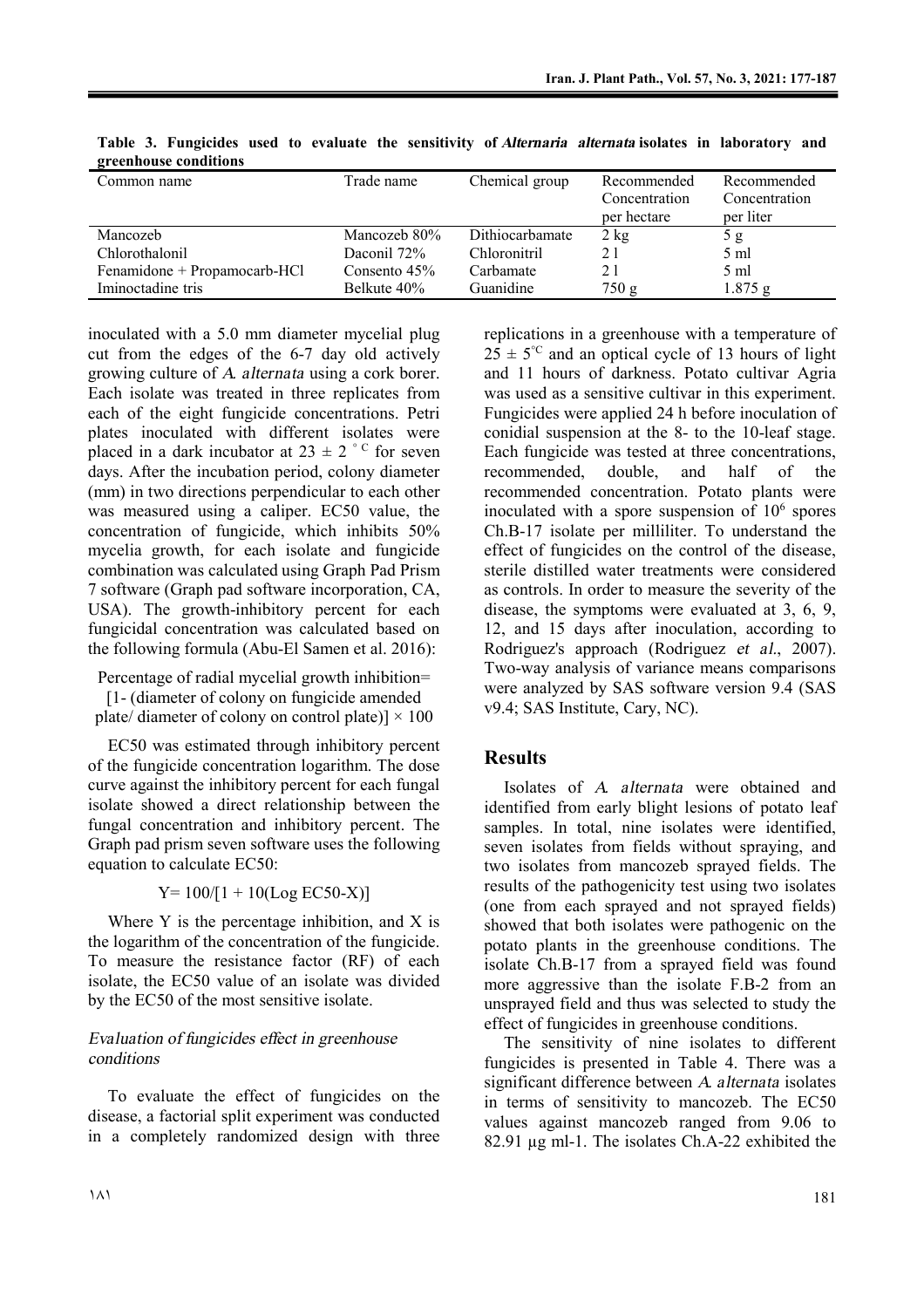| Fungicide         | Isolate        | EC50 (fiducial limits)        | Resistance factor              |
|-------------------|----------------|-------------------------------|--------------------------------|
|                   |                | $\mu$ g a.i/ml                |                                |
| Consento          | <b>CH.A-22</b> | 121.2 (90.23 to $153.5$ )     | $\mathbf{1}$                   |
|                   | CH.B-31        | 464.3 (432.2 to 498.4)        | 3.83 $(1.79 \text{ to } 8.4)$  |
|                   | CH.B-17        | 464.9 (398.8 to 540.3)        | 3.84 (1.73 to 7.99)            |
|                   | $D-21$         | 467.2 (429.8 to 507.6)        | 3.85 $(1.92 \text{ to } 8.2)$  |
|                   | $FB-3$         | 466.9 (399.1 to 544.5)        | 3.85 (1.84 to 7.88)            |
|                   | $FB-2$         | 732.9 (507 to 556.2)          | 4.38 (2.18 to 9.08)            |
|                   | CH.M-11        | 977.2 (840.6 to 1150)         | $8.06$ (3.97 to 16.45)         |
|                   | $D-12$         | 1063 (980.7 to 1156)          | 8.77 (4.22 to 17.9)            |
|                   | CH.A-3         | 1075 (981.2 to 1183)          | 8.86 (4.43 to 18)              |
| Chlorothalonil    | CH.B-31        | 52.99 (47.5 to 59.09)         | $\mathbf{1}$                   |
|                   | $FB-3$         | 76.52 (55.64 to 106.6)        | 1.44 $(0.9 \text{ to } 2.16)$  |
|                   | $CH.B-17$      | 76.86 (45.2 to 134.3)         | 1.45 $(0.88 \text{ to } 2.19)$ |
|                   | $CH.A-3$       | 77.1 (44.06 to 15.08)         | 1.45 $(0.76 \text{ to } 2.8)$  |
|                   | CH.A-22        | 78.66 (66.26 to 93.64)        | 1.48 $(0.96 \text{ to } 2.3)$  |
|                   | $FB-2$         | 85.71 (51.34 to 148.1)        | 1.62 $(0.98 \text{ to } 2.43)$ |
|                   | $D-21$         | 89.34 (64.31 to 123.9)        | 1.69 $(1.06 \text{ to } 2.36)$ |
|                   | $D-12$         | 117.5 (81.99 to 177.4)        | 2.22 (1.34 to 3.79)            |
|                   | CH.M-11        | 181.3 (104.6 to 388.6)        | 3.42 $(2.06 \text{ to } 5.73)$ |
| Mancozeb          | <b>CH.A-22</b> | $9.06$ (6.88 to 11.75)        | 1                              |
|                   | $D-21$         | 17.17 (12.89 to 22.51)        | 1.89 $(1.06 \text{ to } 2.66)$ |
|                   | CH.A-3         | 20.51 (10.32 to 38.39)        | $2.26(1.62 \text{ to } 3.8)$   |
|                   | CH.M-11        | 21.24 (18.69 to 24.07)        | 2.34 $(1.38 \text{ to } 3.56)$ |
|                   | $FB-3$         | 22.4 (17.99 to 27.62)         | $2.47(1.39 \text{ to } 3.77)$  |
|                   | $D-12$         | 30.5 (21.67 to 42.09)         | 3.37 (1.96 to 4.9)             |
|                   | $FB-2$         | 50.69 (41.24 to 61.77)        | 5.59 (3.43 to 7.86)            |
|                   | CH.B-17        | 63.57 (55.1 to 72.96)         | 7.02 (4.33 to $9.62$ )         |
|                   | CH.B-31        | 82.91 (66.99 to 102)          | 9.15 (5.69 to 12.96)           |
| Immunoctadin tris | CH.A-22        | $0.19(0.15 \text{ to } 0.25)$ | 1                              |
|                   | $D-12$         | $0.21$ (0.15 to 0.29)         | 1.1 $(0.9 \text{ to } 3.6)$    |
|                   | $FB-2$         | $0.28$ (0.14 to 0.52)         | $1.47$ (1.4 to 5.26)           |
|                   | $D-21$         | $0.28$ (0.22 to 0.36)         | 1.47 $(1.3 \text{ to } 4.86)$  |
|                   | $CH.A-3$       | $0.41$ (0.29 to 0.57)         | $2.16(1.92 \text{ to } 7.16)$  |
|                   | CH.B-31        | $0.52$ (0.37 to 0.74)         | $2.74(2.61 \text{ to } 9.96)$  |
|                   | $FB-3$         | $0.54$ (0.36 to 0.83)         | 2.84 (2.73 to 10.18)           |
|                   | CH.B-17        | $0.65$ (0.5 to 0.83)          | 3.42 (2.9 to 10.92)            |
|                   | CH.M-11        | $0.69$ (0.51 to 0.97)         | 3.63 (3.4 to 12.5)             |

| Table 4. In vitro sensitivity of Alternaria alternata isolates to mancozeb, chlorothalonil, consento, and       |  |  |  |  |  |
|-----------------------------------------------------------------------------------------------------------------|--|--|--|--|--|
| Immunoctadintris expressed as EC50 values ( $\mu$ g active ingredient m $I^{-1}$ ) and resistance factors (RF). |  |  |  |  |  |

lowest EC50 value  $(9.06 \mu g \text{ ml}^{-1})$  and considered as the most sensitive isolate. All tested isolates showed significantly different sensitivity to mancozeb. The EC50 values against chlorothalonil ranged from 52.99 to 181.3  $\mu$ g ml<sup>-1</sup>, indicating lower sensitivity of tested isolates to this fungicide. The most chlorothalonil sensitive isolate was Ch.B-31, with an EC50 value of 52.99  $\mu$ g ml<sup>-1</sup>.

The estimated EC50 values against Consento (fenamidone + propamocarb-HCl) ranged from 121.2 to 1075.91 µg ml-1 (Table 4). Eight isolates of *A. alternata* exhibited EC50 values that were significantly different from the most sensitive isolate (Ch.A-22;  $EC50 = 121.2$  µg ml-1). The lowest LC50 values were estimated for immunoctadin tris, ranged from  $0.19$  to  $0.69 \mu g$  ml  $<sup>1</sup>$  (Table 4).</sup>

Relatively high levels of resistance (RFs  $\geq$  5) were found only in three isolates against mancozeb and Consento. However, relatively moderate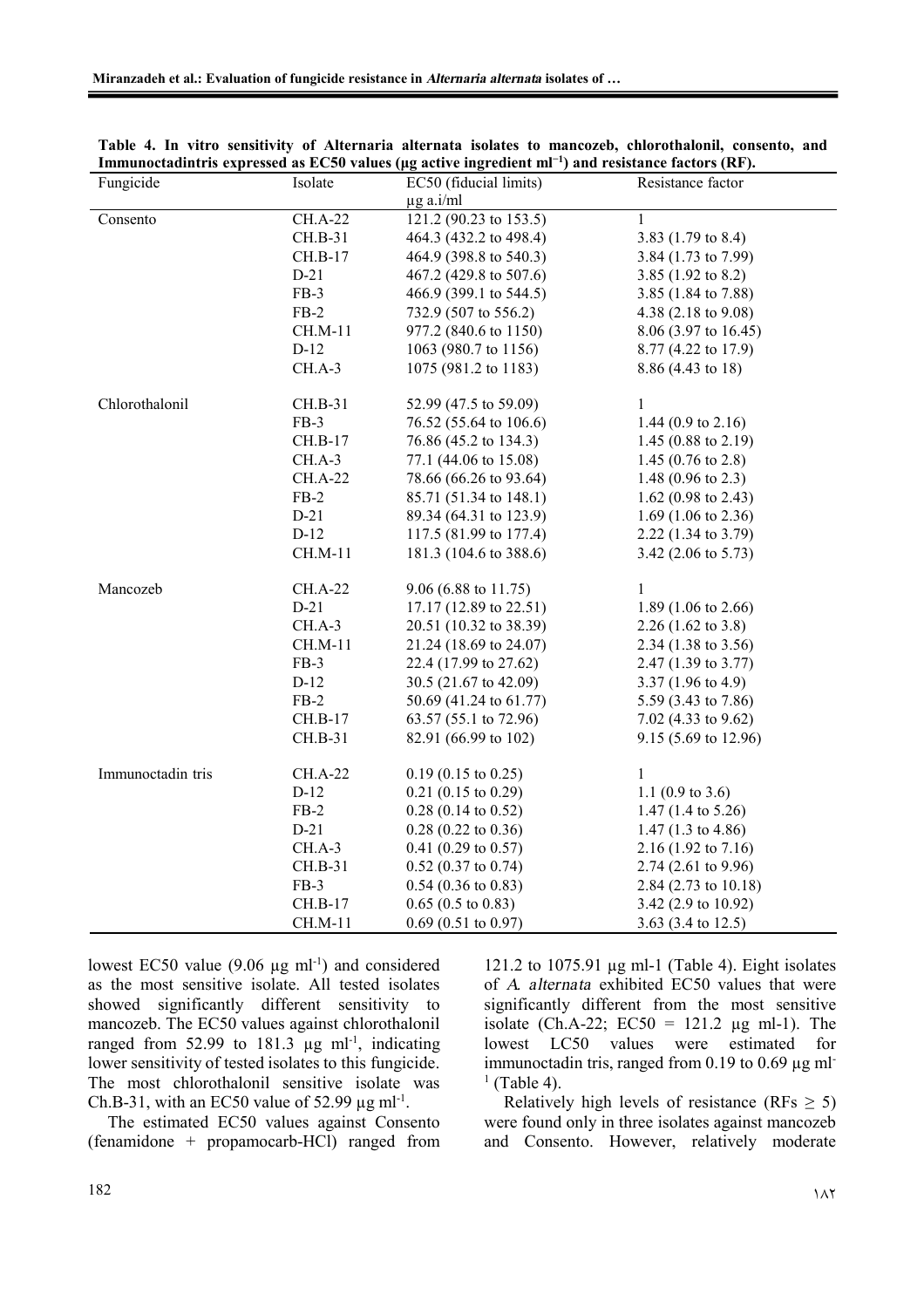**Table 5. The results of the analysis of variance of the effects of mancozeb, chlorothalonil, immunoctadin tris, and Consento on the control of early blight caused by** *Alternaria alternata* **in greenhouse conditions at different fungicide concentrations (half, recommended and twice the recommended concentrations)** 

| Source                       | df  | Mean square         |
|------------------------------|-----|---------------------|
| Replication                  | 2   | $31.67^{ns}$        |
| Fungicide                    | 3   | 1856.11**           |
| Concentration                | 3   | 9000.55**           |
| fungicide×concentration      | 9   | 700.93**            |
| Error                        | 30  | 40.55               |
| Time                         | 4   | 3095.42**           |
| $time \times fungicide$      | 12  | 63.75**             |
| time×concentration           | 12  | $105.42**$          |
| time×concentration×fungicide | 36  | 23.38ns             |
| Time×replication             | 8   | 44.17 <sup>ns</sup> |
| Total error                  | 120 | 16.94               |
| $CV=13.31$                   |     |                     |

ns= not significant differences

\*\*= significant differences at 1% level

degrees of resistance (RFs  $\geq$  2) were also observed in some isolates against chlorothalonil and immunoctadin tris.

The results of the ANOVA analysis of the effect of fungicide in the greenhouse tests are presented in Table 5. The effects of fungicide, concentration, time, and their interactions were significant  $(P<$ 1%). The effects of different fungicides on reducing the severity of disease showed significant differences between fungicide types and concentrations. Chlorothalonil and mancozeb caused the highest reduction in the disease severity at the recommended concentrations (4 L/ha) and were able to control the disease throughout the post-inoculation period. There was no significant difference between different concentrations of Consento and the effect of this fungicide at different times after inoculation. At the same time, immunoctadin tris was more effective in controlling the disease than Consento up to 15 days after inoculation (Fig. 1).

# **Discussion**

Chemical control is an effective tool in the management of potato early blight. Under favorable conditions, without fungicide application, the pathogen can cause economic damage to the crop. The increased severity of early blight in many potato production areas of Isfahan sometimes necessitates fungicide applications. Thus, the primary objective of this study was to determine if *A. alternata* field isolates have developed reduced sensitivity to the currently used fungicides. Five isolates of *A. alternata* from Chadegan, two isolates from Daran, and two isolates from Feriedan were selected, and their fungicide susceptibility was studied using the vegetative growth inhibition method in the laboratory conditions. This method is widely used to estimate the susceptibility of plant pathogens to both protective and systemic fungicides (Al-Mughrabi, 2004; Myresiotis *et al.*, 2008; Pasche et *al.*, 2005; Reuveni and Sheglov, 2002; Shi *et al.*, 2015). Also, the fungicide concentration at which 50% of spore germination can be inhibited was estimated (Fairchild *et al.*, 2013; Holm *et al.*, 2003; Pasche *et al.*, 2005). Most studies have suggested that both methods are comparable in estimating EC50 values. Therefore, researchers have used either one of them or both (Avenot and Michailides, 2007; Myresiotis*et al.*, 2008). Myresiotis *et al.* (2008) compared the vegetative growth inhibition and spore germination inhibition methods in the assessment of *Botrytis cinerea* sensitivity to pyraclostrobin and boscalid. They stated that both methods provide the same results to calculate EC50 values. Comparing these methods showed the superiority of mycelium inhibition (Mostert *et al.*, 2017). The results of our study revealed that there is a significant difference between the isolates of *A. alternata* from potato fields of Isfahan province (Chadegan, Friedadan, and Daran) in terms of sensitivity to most tested fungicides.

The *in vitro* mancozeb sensitivity assay demonstrated significant differences among *A. alternata* isolates. Two isolates of *A. alternata* showed an EC50 value higher than 60 μg ml−1; thus, they were considered as resistant isolates to mancozeb, with 7-9 folds increase in insensitivity compared to the sensitive isolate. Al-Mughrabi (2004) stated that 16% of *A. solani* isolates were highly resistant to mancozeb from potato fields. The highest value of RF found in this study was 9.15, while in other studies (Wang *et al.*, 2010; Wiber and Hann 2011), resistance factors of 100 or higher have been reported. Additionally, the mechanisms of resistance against this group of fungicides have not been revealed at the molecular level. The mode of action of this group of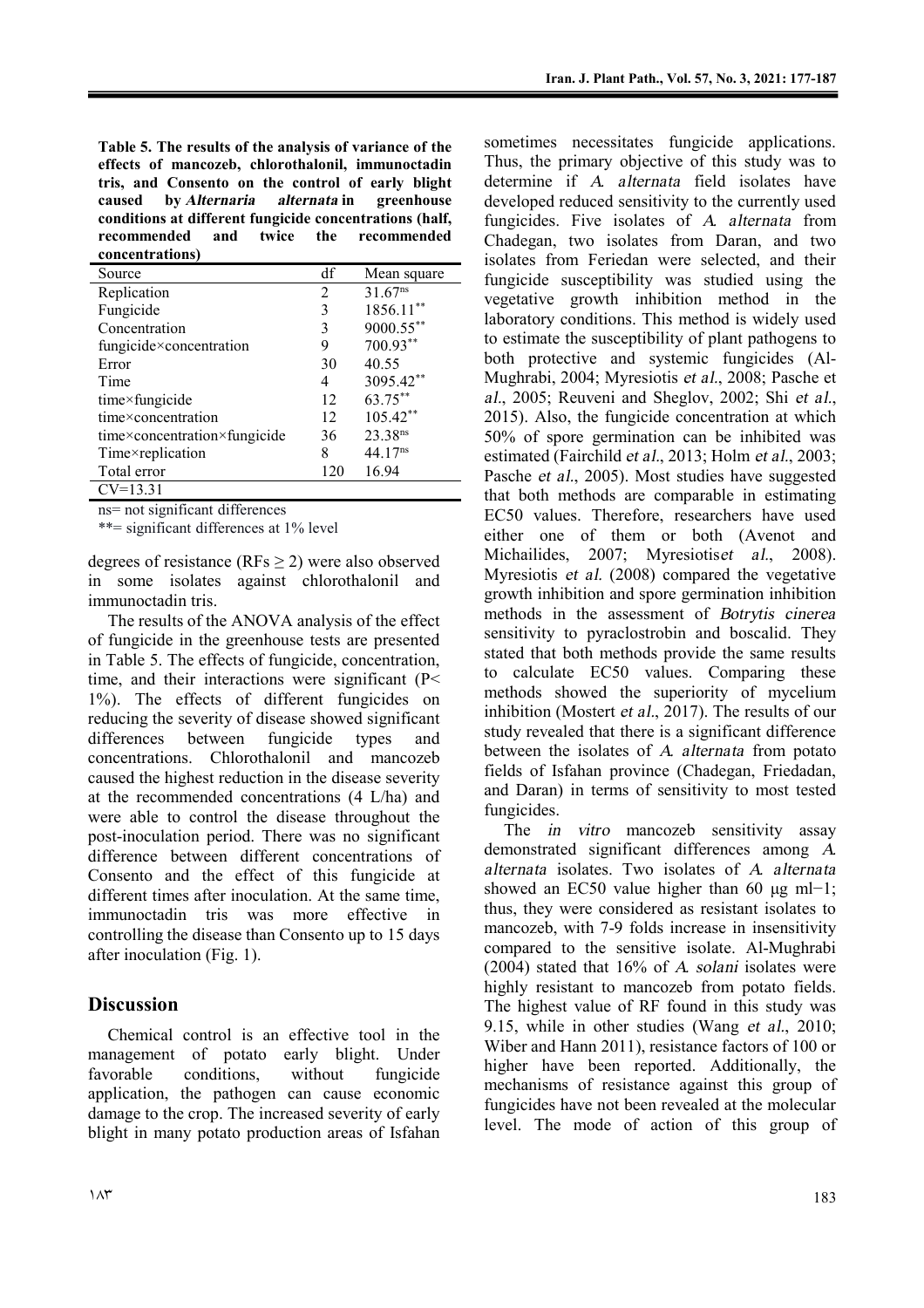

**Figure 1. Effect of fungicides (Belkute (B), Consento (K), Daconil (D) and Mancozeb (M)) on controlling the early blight caused by** *Alternaria alternata* **in greenhouse conditions at different concentrations (half (X/2), recommended (X) and twice the recommended (2X) concentrations), at different times (3,6,9,12 and 15 days) after inoculation.** 

fungicides has been described as multi-site inhibitors. Consequently, theoretically, for the development of resistance, multiple mutations at several genomic locations have to occur simultaneously or to accumulate over time in order to produce resistance against these fungicides (Staub 1991).

Significant differences in sensitivity to chlorothalonil were detected among tested *A. alternata* isolates. Fifty percent of *A. alternata* isolates exhibited a reduction in sensitivity to chlorothalonil. Four isolates showed sensitivity reduction to chlorothalonil with EC50 values > 78 μg ml−1 with 1.48 to 3.42-fold increase in insensitivity compared to the most sensitive isolate.

Against Consento, there was a significant difference between the isolates, and one-third of isolates showed reduced susceptibility to Consento. EC50 values of these isolates were higher than 970 μg ml-1. Based on our knowledge, there is no report on the resistance to Consento in this fungus.

Chlorothalonil and immunoctadin tris, like mancozeb, have a multiplicity of functions, which may reduce the probability of resistance development in plant pathogenic agents against them. However, several pathogens have shown a reduction in the sensitivity or resistance to chlorothalonil. Helm et al. (2003) reported that isolates collected in two successive growing seasons varied considerably in sensitivity to chlorothalonil. They concluded that the decreased sensitivity was due to the chlorothalonil application and was not heritable.

Based on the results of the greenhouse experiment, fungicide foliar application reduced the severity of the disease significantly compared to the control. The highest disease severity (45%) was observed in control treatment (without spraying), and the lowest severity of disease (8.33%) was recorded with twice the recommended concentration of chlorothalonil. Besides chlorothalonil, mancozeb and Immunoctadin tris showed satisfactory control with disease severity of 15 and 30%, respectively. There is also a need to develop alternative disease control strategies that can be integrated into disease management programs and decrease the dependence on fungicides (Odilbekov et al. 2019). Yaug et al. 2019 concluded that the mode of action alone may not be the only suitable criterion to determine that components to use in the mixture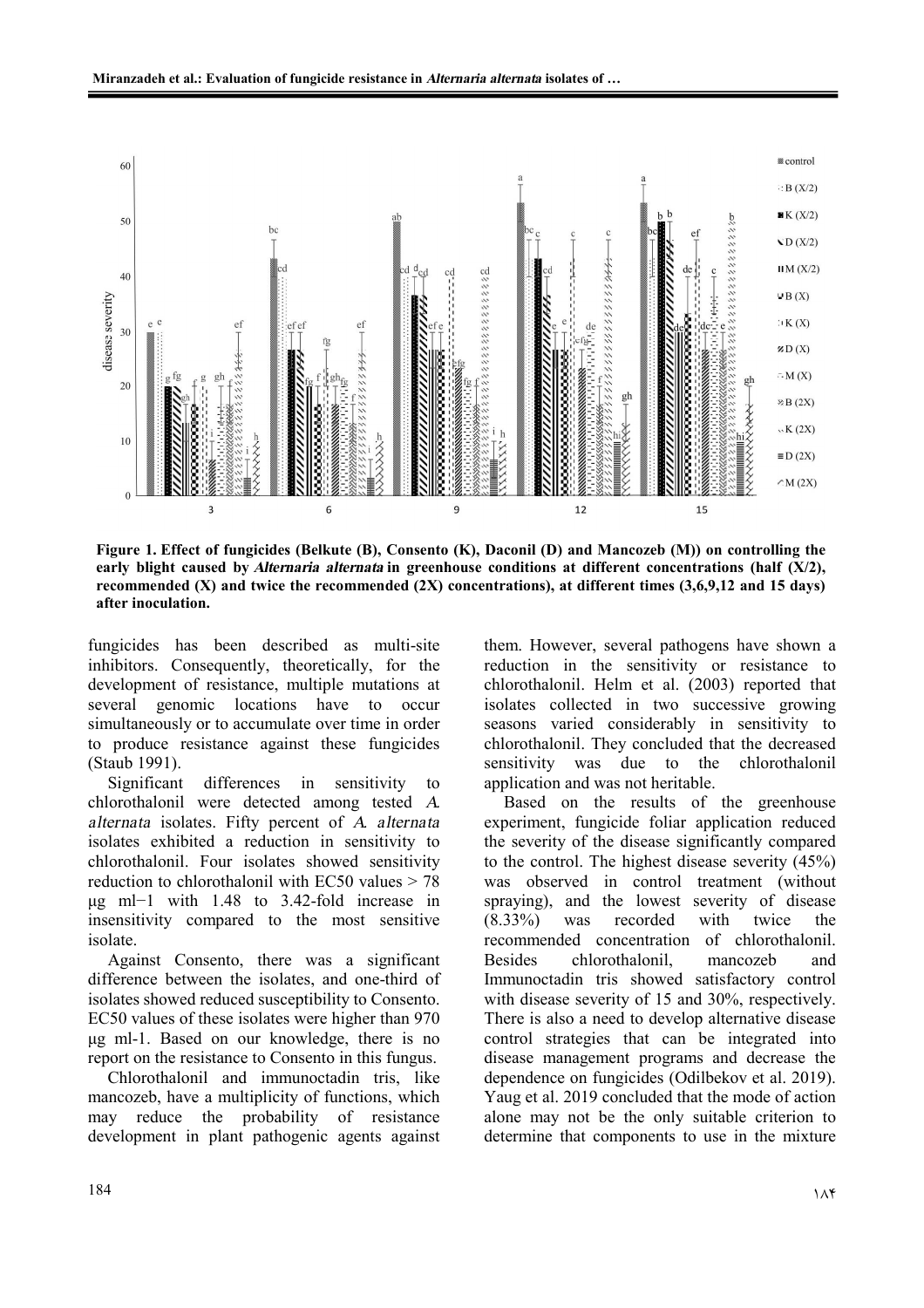and/or rotation of fungicides, besides, use of evolutionary principles in closely monitoring populations and the use of suitable fungicide applications are important for effective use of fungicides. Nasr Esfahani and Ansari-pour 2010 and Abu-Al Samen 2016, also reported that chlorothalonil was effective on potato and tomato infected with *A. alternata* and *A. solani* in field and greenhouse conditions, respectively. It could be concluded that resistance to conventional fungicides is widespread among *A. alternata* isolates infecting potato fields of Isfahan, and an appropriate fungicide resistance management using fungicide rotations or mixtures should be considered.

#### **Acknowledgement**

The authors wish to acknowledge the financial support of Isfahan University of Technology.

#### **References**

- Abu-El Samen, F., Goussous, S. J., Al-Shudifat, A. and Makhadmeh, I. 2016. Reduced sensitivity of tomato early blight pathogen (*Alternaria solani*) isolates to protectant fungicides, and implication on disease control. Archives of Phytopathology and Plant Protection, 49: 120-136.
- Al-Mughrabi, K. 2004. Sensitivity of Jordanian isolates of *Alternaria solani* to mancothane. Phytopathologia Mediterranea, 43:14-19.
- Avenot, H. F. and Michailides, T. J. 2007. Resistance to boscalid fungicide in *Alternaria alternata* isolates from pistachio in California. Plant Disease, 91: 1345-1350.
- Barak, E. and Edgington, L. 1984. Cross-resistance of *Botrytis cinerea* to captan, thiram, chlorothalonil, and related fungicides. Canadian Journal of Plant Pathology, 6: 318-320.
- Ellis, J.B. and Martin, G.B. 1882. New species of North American fungi. The American Naturalist, 16: 1001- 1004.
- Ershad, D. 2009. *Fungi of Iran*. Iranian Research Institute of Plant Protection, Tehran, Iran.
- Fairchild, K. L., Miles, T. D. and Wharton, P. S. 2013. Assessing fungicide resistance in populations of *Alternaria* in Idaho potato fields. Crop Protection*,* 49: 31-39.
- Georgopoulos, S.G 1977. Pathogens become resistant to chemicals, In: "*Plant Disease-An advanced Treatise.*" J.G. Horsfall and E.B. Cowling (Eds.), Academic Press,New York, Pp.327-345.
- Holm, A. L., Rivera, V. V., Secor, G. A. and Gudmestad, N. C. 2003. Temporal sensitivity of *Alternaria solani* to foliar fungicides. American Journal of Potato Research*,* 80: 33-40.
- Mostert, L., Denman, S. and Crous, P. 2017. In vitro screening of fungicides against *Phomopsis viticola* and *Diaporthe perjuncta*. South African Journal for Enology and Viticulture*,* 21: 62-65.
- Myresiotis, C., Bardas, G. and Karaoglanidis, G. 2008. Baseline sensitivity of *Botrytis cinerea* to pyraclostrobin and boscalid and control of anilinopyrimidine-and benzimidazole-resistant strains by these fungicides. Plant Disease*,* 92: 1427-1431.
- Nasr Esfahani, M., Naderipour, S. and Rafizade N., 2010. Effect of fungicides inhibition on the growth of *Alternaria alternata* and *A.solani*. Journal of Plant Protection*,* 2: 312-291.
- Odiibekov, F., Edin, G., Mostafanezhad, H., Coolman, H., Grenville-Briggs, L.J. and Liljeroth, E. 2019. Within-Season changes in *Alternaria solani* populations in potato in response to fungicide application strategies. European Journal of Plant Pathology, 155: 953-965.
- Pasche, J., Piche, L. and Gudmestad, N. 2005. Effect of the f129l mutation in *Alternaria solani* on fungicides affecting mitochondrial respiration. Plant Disease, 89: 269-278.
- Patel, H., Shekh, A., Patel, J., Mishra, A., Valand, G., Patel, G., Pandey, R. and Mistry, D. 2004. Early blight management and its effects on tuber yield of two potato cultivars under varied environmental condition. Journal of Agrometeorology*,* 6: 229-233.
- Pscheidt, J. and Stevenson, W. 1988. The critical period for control of early blight (*Alternaria solani*) of potato. American Journal of Potato Research*,* 65: 425-438.
- Reuveni, M. and Sheglov, D. 2002. Effects of azoxystrobin, difenoconazole, polyoxin b (polar) and trifloxystrobin on germination and growth of *Alternaria alternata* and decay in red delicious apple fruit.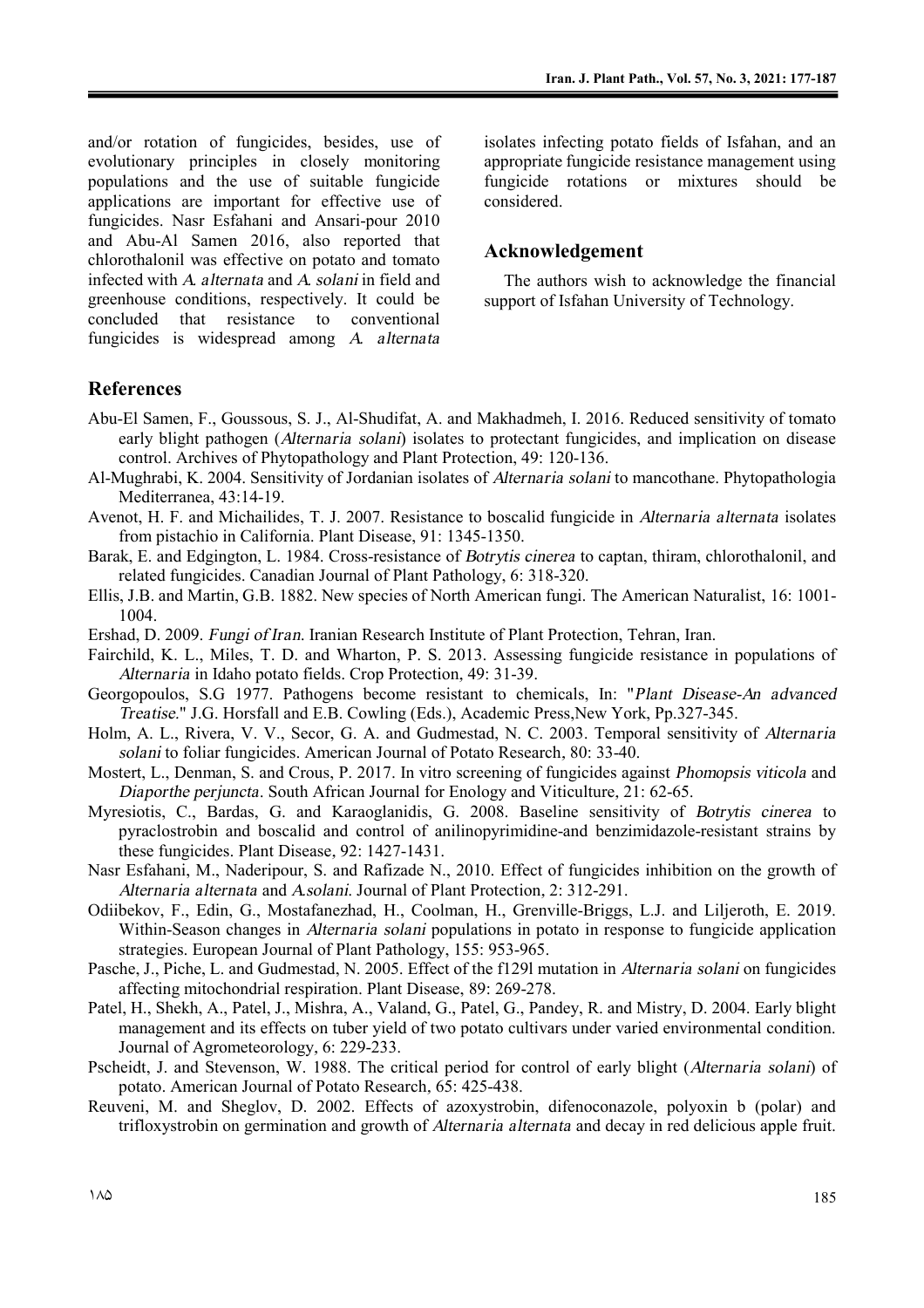Crop Protection*,* 21: 951- 955.

- Rodriguez, N., Kowalski, B., Rodriguez, L., Caraballoso, I., Suarez, M., Perez, P., Quintana, C., González, N. and Ramos, R. J. J. o. p. 2007. *In vitro* and *ex vitro* selection of potato plantlets for resistance to early blight. Journal of Phytopathology*,* 155: 582-586.
- Sherf, A. F. and MacNab, A. A. 1986. *Vegetable diseases and their control*. John Wiley & Sons.
- Shi, X., Ren, L., Song, Y., Han, J., Liu, H. and Zhang, Y. 2015. Sensitivity of *Alternaria solani* to boscalid and control of boscalid resistance with commonly-used fungicides in shanxi, China. *Australas.* Plant Pathology, 44: 327-334.
- Shtienberg, D., Bergeron, S., Nicholson, A., Fry, W. and Ewing, E. 1990. Development and evaluation of a general model for yield loss assessment in potatoes. Phytopathology*,* 80: 466-472.
- Simmons, E. 2007. *Alternaria, an identification manual.* Utrecht: CBS fungal biodiversity centre, 775 p.
- Staub, T. 1991. Fungicide resistance: Practical experience with anti resistance strategies and the role of integrated use. Annual Review of Phytopathology, 29: 421-442.
- Sujkowski, L., Fry, B., Power, R., Goodwin, S., Peever, T. and Hamlen, R. 1995. Sensitivities of Mexican isolates of *Phytophthora infestans* to chlorothalonil, cymoxanil, and metalaxyl. Plant Disease, 79: 1117- 1120.
- Tillman, R. W., Siegel, M. R. and Long, J. W. 1973. Mechanism of action and fate of the fungicide chlorothalonil (2, 4, 5, 6-tetrachloroisophthalonitrile) in biological systems: I. Reactions with cells and subcellular components of *Saccharomyces pastorianus*. Pesticide Biochemistry and Physiology, 3: 160- 167.
- Wang, H., Sun, H., Stammler, G., Ma, J. and Zhou, M. 2010. Generation and characterization of isolates of *Peronophythora litchii* resistant to carboxylic acid amide fungicides. Phytopathology*,* 100: 522-527.
- Weber, R. W. and Hahn, M. 2011. A rapid and simple method for determining fungicide resistance in *Botrytis*. Journal of Plant Diseases and Protection, 118: 17-25.
- Yaug, L.N., He, M.H., Quyang, H.B., Zhu, W., Pan, Z.C., Sui, Q.J., Shang, L.P. and Zhan, J. 2019. Crossresistance of the pathogenic fungus *Alternaria alternata* to fungicides with different modes of action. BMC Microbiology, 10:205 http://doi.org/10.1186/s12866-019-1574-8
- Pasche, J., Piche, L. and Gudmestad, N. 2005. Effect of the f129l mutation in *Alternaria solani* on fungicides affecting mitochondrial respiration. Plant Disease, 89: 269-278.
- Patel, H., Shekh, A., Patel, J., Mishra, A., Valand, G., Patel, G., Pandey, R. and Mistry, D. 2004. Early blight management and its effects on tuber yield of two potato cultivars under varied environmental condition. Journal of Agrometeorology*,* 6: 229-233.
- Pscheidt, J. and Stevenson, W. 1988. The critical period for control of early blight (*Alternaria solani*) of potato. American Journal of Potato Research*,* 65: 425-438.
- Reuveni, M. and Sheglov, D. 2002. Effects of azoxystrobin, difenoconazole, polyoxin b (polar) and trifloxystrobin on germination and growth of *Alternaria alternata* and decay in red delicious apple fruit. Crop Protection*,* 21: 951- 955.
- Rodriguez, N., Kowalski, B., Rodriguez, L., Caraballoso, I., Suarez, M., Perez, P., Quintana, C., González, N. and Ramos, R. J. J. o. p. 2007. *In vitro* and *ex vitro* selection of potato plantlets for resistance to early blight. Journal of Phytopathology*,* 155: 582-586.
- Sherf, A. F. and MacNab, A. A. 1986. *Vegetable diseases and their control*. John Wiley & Sons.
- Shi, X., Ren, L., Song, Y., Han, J., Liu, H. and Zhang, Y. 2015. Sensitivity of *Alternaria solani* to boscalid and control of boscalid resistance with commonly-used fungicides in shanxi, China. *Australas.* Plant Pathology, 44: 327-334.
- Shtienberg, D., Bergeron, S., Nicholson, A., Fry, W. and Ewing, E. 1990. Development and evaluation of a general model for yield loss assessment in potatoes. Phytopathology*,* 80: 466-472.
- Simmons, E. 2007. *Alternaria, an identification manual.* Utrecht: CBS fungal biodiversity centre, 775 p.
- Staub, T. 1991. Fungicide resistance: Practical experience with anti resistance strategies and the role of integrated use. Annual Review of Phytopathology, 29: 421-442.
- Sujkowski, L., Fry, B., Power, R., Goodwin, S., Peever, T. and Hamlen, R. 1995. Sensitivities of Mexican isolates of *Phytophthora infestans* to chlorothalonil, cymoxanil, and metalaxyl. Plant Disease, 79: 1117-